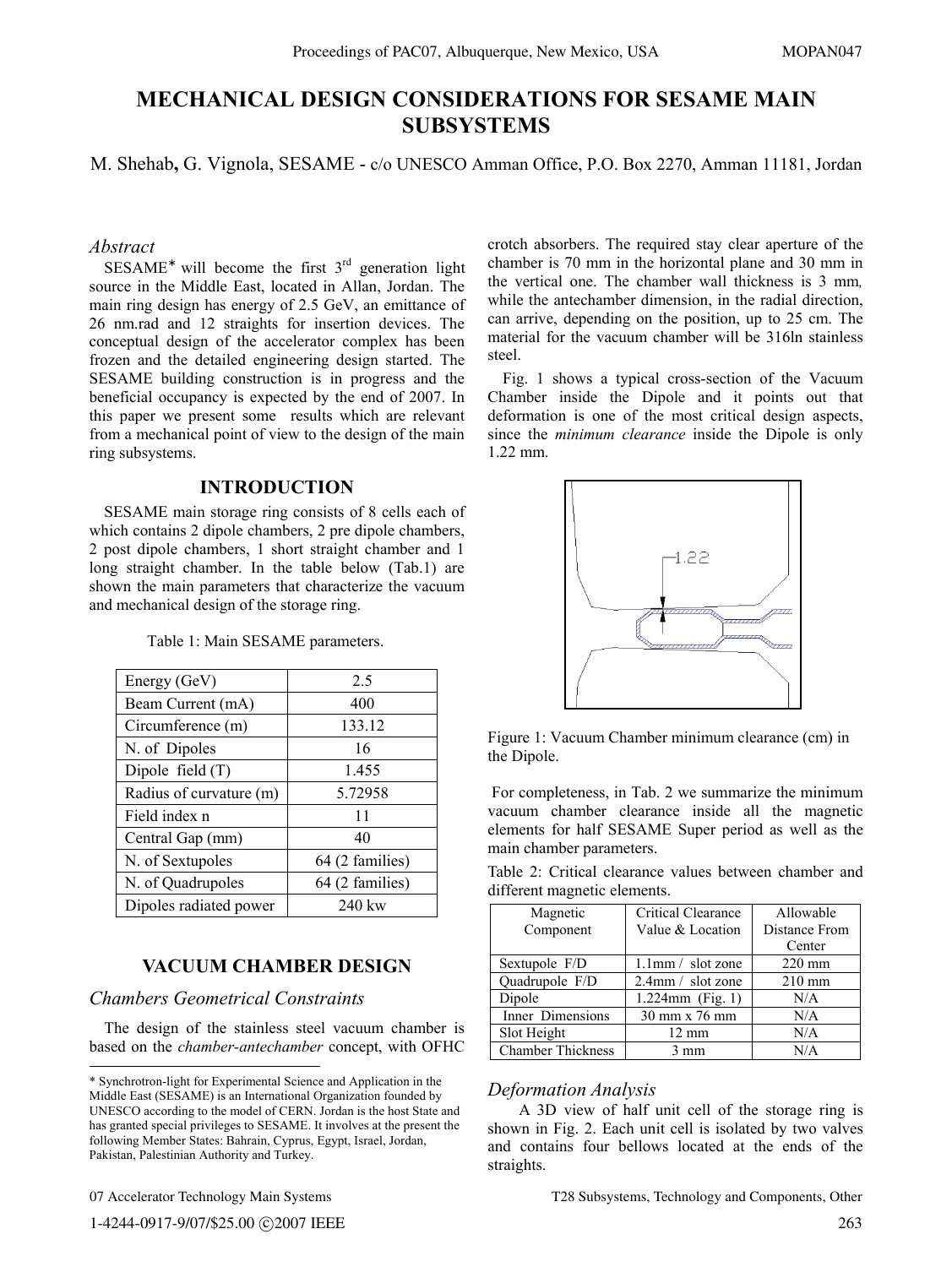

Figure 2: 3D view of SESAME Half Cell Chamber.

Parametric studies have been performed in order to optimize the location, the shape and the thickness of the ribs. The last step of the optimization process consists in an iterative solution especially for the post dipole section: this is because the ante chamber span is wide and close to the pumping port; moreover there is location constraint due to the closed space between magnets.

In Fig. 3 are shown the Maximum deformation results for the Dipole chamber, after the strengthening with ribs and plates. The maximum deformations due to the application of atmospheric pressure were 1.9 mm and 0.42 mm before and after strengthening respectively.



Figure 3: Dipole Chamber deformation.

# *SESAME Magnets*

SESAME has 16 dipoles, 32 F-quadrupoles with a magnetic length of 30 cm, 32 D-quadrupoles, 32 Dsextupoles and 32 F-sextupoles with a magnetic length of

10 cm. For quadrupoles and sextupoles a design identical (apart the length) to the one adopted for ANKA has been chosen [2]: the max gradient is 19T/m for the quadrupoles and  $220$ T/m<sup>2</sup> for the sextupoles. For the dipole magnet also if a design similar to the ANKA one has been adopted, a modification of the pole profile has been carried out to incorporate the vertical focusing gradient.

For the Dipole magnet we have calculated the deformations resulting from the magnetic force, especially those at the minimum clearance zone between the pole surface and the dipole chamber surface (see Fig. 1). FEA analysis has been performed in order to evaluate the magnetic forces; then the deformation resulting from these forces has been calculated. It has been found that the resulting deformation at this zone is about 34 µm (see Fig. 4).



Figure 4: Deformation of the dipole pole due to magnetic forces.

T28 Subsystems, Technology and Components, Other 1-4244-0917-9/07/\$25.00 ©2007 IEEE